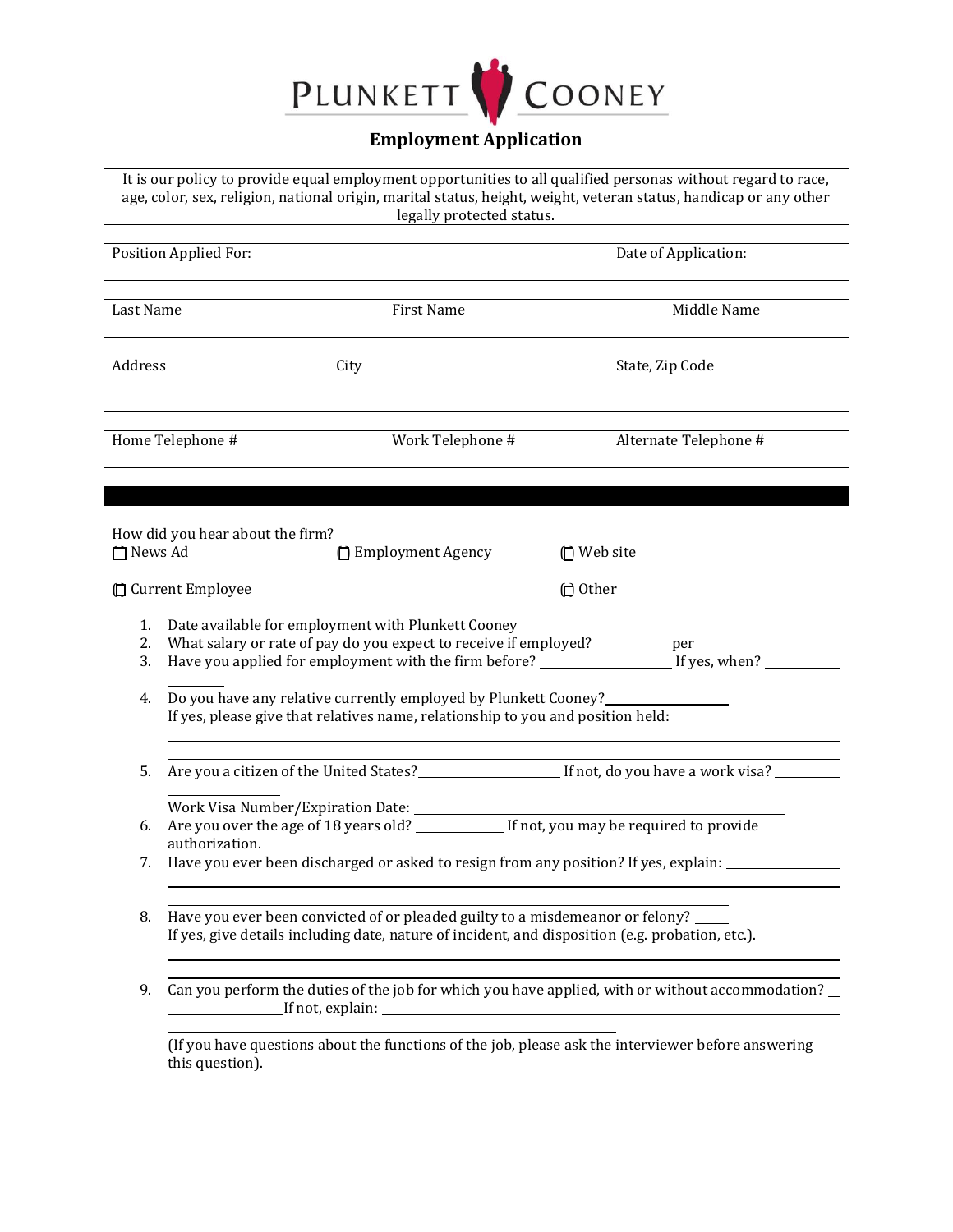

| Education                 |                             |                                |                        |  |  |  |
|---------------------------|-----------------------------|--------------------------------|------------------------|--|--|--|
|                           |                             |                                |                        |  |  |  |
| Type of School            | <b>School Name Location</b> | <b>Indicate Whether Degree</b> | Number of Credit Hours |  |  |  |
|                           | and/or GED Program          | was Received                   | Completed              |  |  |  |
|                           | Attended                    |                                |                        |  |  |  |
| Have you received your    |                             |                                |                        |  |  |  |
| high school               |                             |                                |                        |  |  |  |
| diploma/GED               |                             |                                |                        |  |  |  |
| Certificate? () Yes () No |                             |                                |                        |  |  |  |
| College/University        |                             |                                |                        |  |  |  |
| (Undergraduate)           |                             |                                |                        |  |  |  |
| College/University        |                             |                                |                        |  |  |  |
| (Graduate/Law School)     |                             |                                |                        |  |  |  |

- 10. Do you possess a professional license, certificate or registration? If yes, please complete the following: Title/Type: Number: Issued by: Date received: Expiration date:
- 11. Please list academic honors, scholarships, offices held, etc.

(Do not list any of which reference religion, gender, national origin, age, disabilities or veteran status)

<u> 1980 - Johann Barn, mars ann an t-Amhain Aonaich an t-Aonaich an t-Aonaich ann an t-Aonaich ann an t-Aonaich</u>

<u> 1989 - Johann Barn, mars ann an t-Amhain Aonaich an t-Aonaich an t-Aonaich ann an t-Aonaich ann an t-Aonaich</u>

Employment History

List your present position or most recent place of employment first (include full-time, part-time and volunteer work).

List every promotion as a new job. Use additional pages if necessary.

- 1. Employer:
	- o Address:
		- o Employment Dates (List month/date/year): From \_\_\_\_\_\_\_\_\_\_\_\_\_\_\_\_\_\_\_\_\_\_\_\_\_\_\_\_\_\_\_\_
	- o Your Job Title: Number of hours per week: o Describe your duties:
		-
	- o Supervisor Name/Title: 2000 2000 2010 Phone: Can the firm contact as a reference. If not, please list alternate reference:

Reason for Leaving and Explanation:

- o Name you were employed under if different from name shown on application
- o Starting Salary: Ending Salary:
- 2. Employer:
	- o Address:
	- o Employment Dates (List month/date/year): From To
	- o Your Job Title: Number of hours per week:
	- o Describe you duties: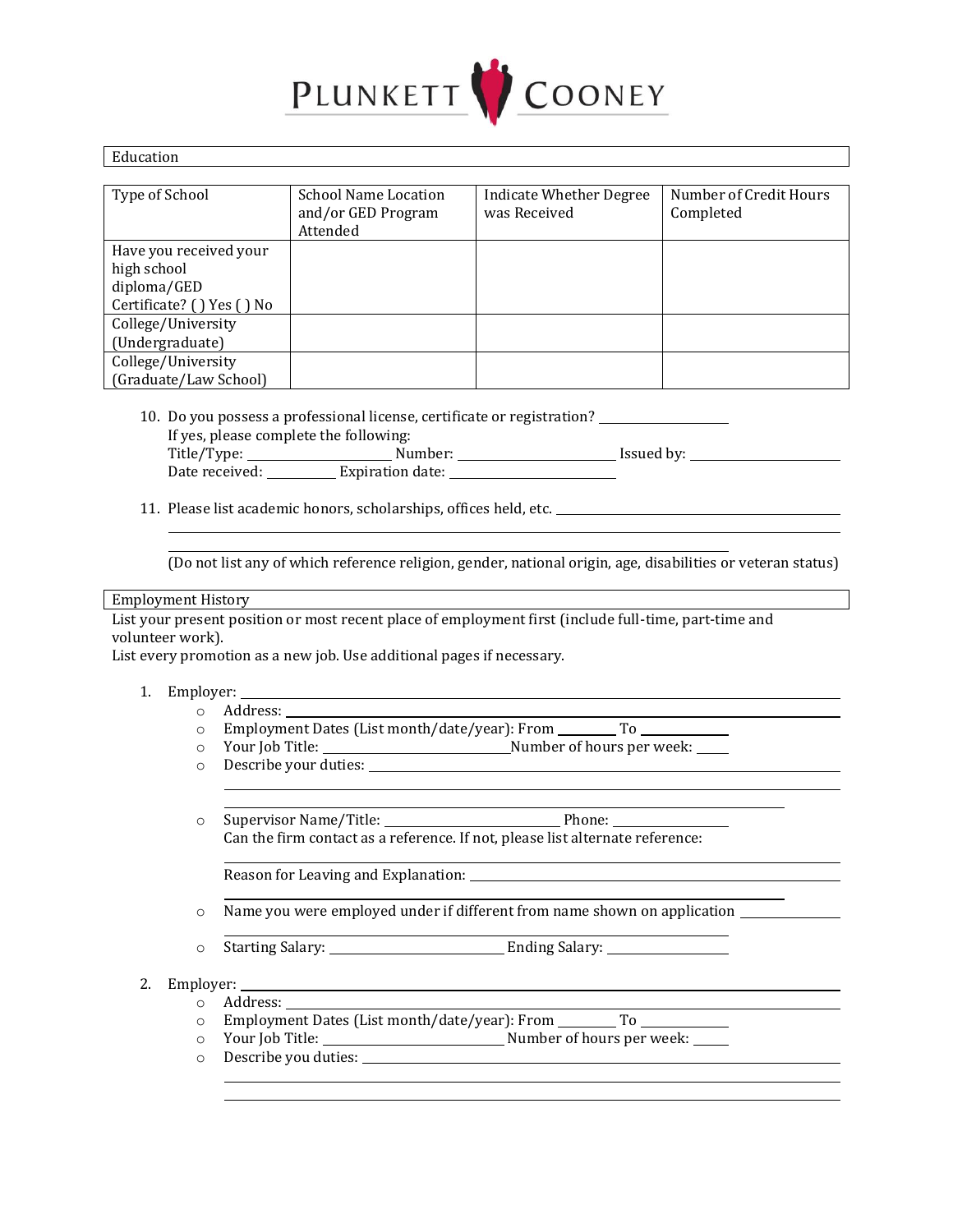

o Supervisor Name / Tite: Phone: Can the firm contact as a reference. If not, please list alternate reference:  $\frac{1}{\sqrt{1-\frac{1}{n}}}\left| \frac{1}{n^{2}} \right|$ 

Reason for Leaving and Explanation:

- o Name you were employed under if different from name shown on application
- o Starting Salary: <u>Chamber and Ending Salary:</u>

## 3. Employer:

- o Address:
- o Employment Dates (List month/date/year): From: \_\_\_\_\_\_\_\_\_\_\_\_\_\_\_\_\_\_\_\_\_\_\_\_\_\_\_\_\_\_\_
- o Your Job Title: Number of hours per week:
- o Describe your duties:
- o Supervisor Name/Title: Phone: Can the firm contact as reference. If not, please list alternate reference:

Reason for Leaving and Explanation:

- o Name you were employed under if different from name shown on application
- o Starting Salary: Ending Salary:

- 4. Account for all periods of unemployment of 2 weeks duration or more since you left school until present time (use additional page(s) if necessary) \_\_\_\_\_\_\_\_\_\_\_\_\_\_\_\_\_\_\_\_\_\_\_\_\_\_\_\_\_
- 5. Are you currently or have you previously served in the U.S. Armed Forces? If yes, give brank and dates of service: If applicable, give status of discharge:

## Professional References

|   | Name: $\sqrt{2\pi r}$                                   |
|---|---------------------------------------------------------|
|   |                                                         |
|   |                                                         |
|   |                                                         |
|   |                                                         |
| ➤ | Name: Name:                                             |
|   |                                                         |
|   |                                                         |
|   |                                                         |
|   |                                                         |
|   | Name:                                                   |
|   |                                                         |
|   |                                                         |
|   | Telephone Number: National Science of Telephone Number: |